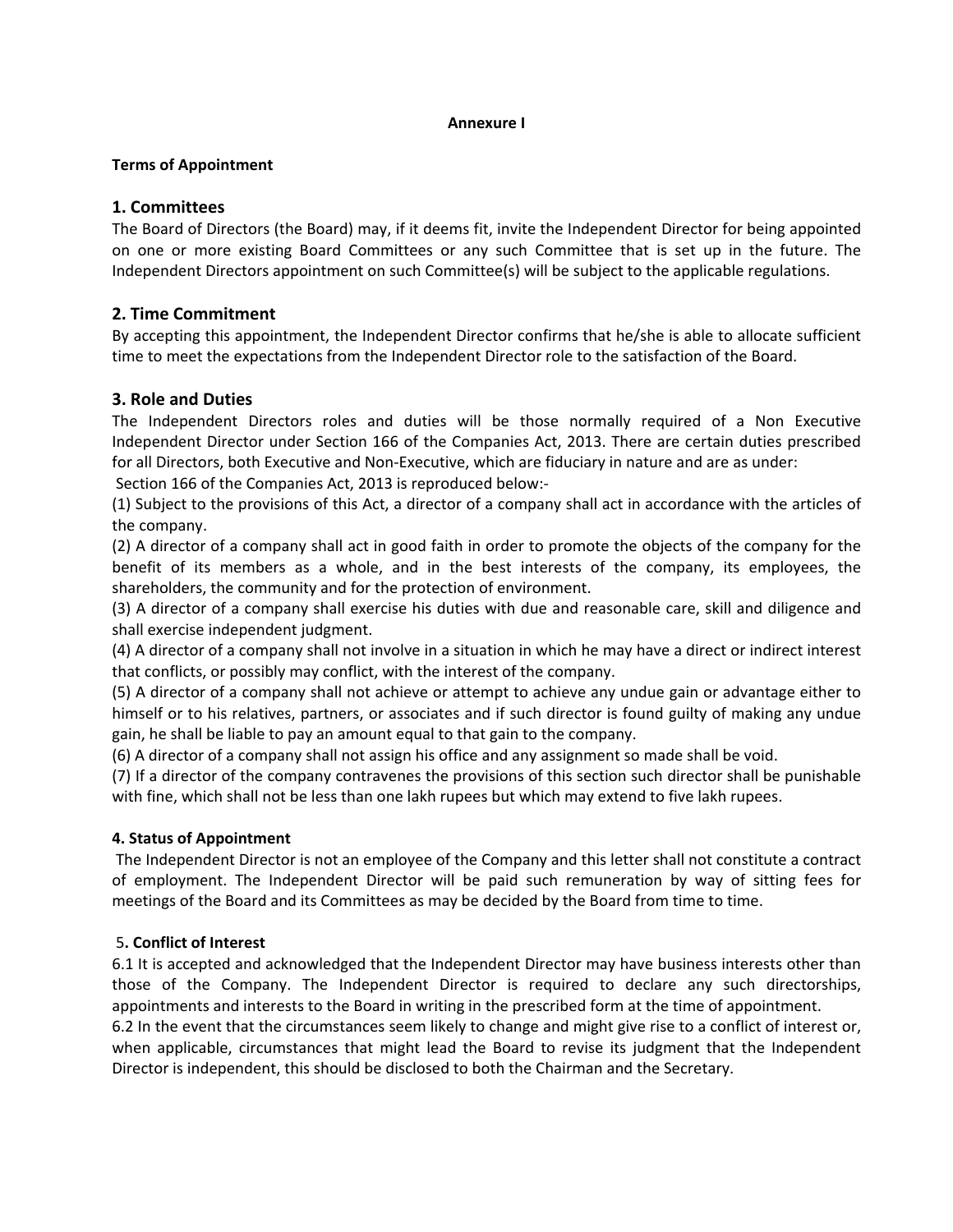### **6. Confidentiality**

All information acquired during the appointment is confidential and should not be released, either during the Independent Director appointment or following termination (by whatever means) to third parties without prior clearance from the Chairman unless required by law or by the rules of any stock exchange or regulatory body.

### **7. Disclosure of Interest**

The Company must include in its Annual Accounts a note of any material interest that a Director may have in any transaction or arrangement that the Company has entered into. Such interest should be disclosed not later than when the transaction or arrangement comes up at a Board meeting so that the minutes may record the Independent Directors interest appropriately and our records are updated. A general notice that the Independent Director is interested in any contracts with a particular person, firm or company is acceptable.

#### **8. Termination**

a. The Independent Director may resign from the position at any time and the Independent Director is requested to serve a reasonable written notice to the Board.

b. Continuation of the Independent Director appointment is contingent on the Independent Director getting re‐elected by the shareholders in accordance with provisions of Companies Act, 2013 and as per the Articles of Association of the Company, from time to time in force.

c. The Independent Directors appointment may also be terminated in accordance with the provisions of the Articles of Association of the Company from time to time in force.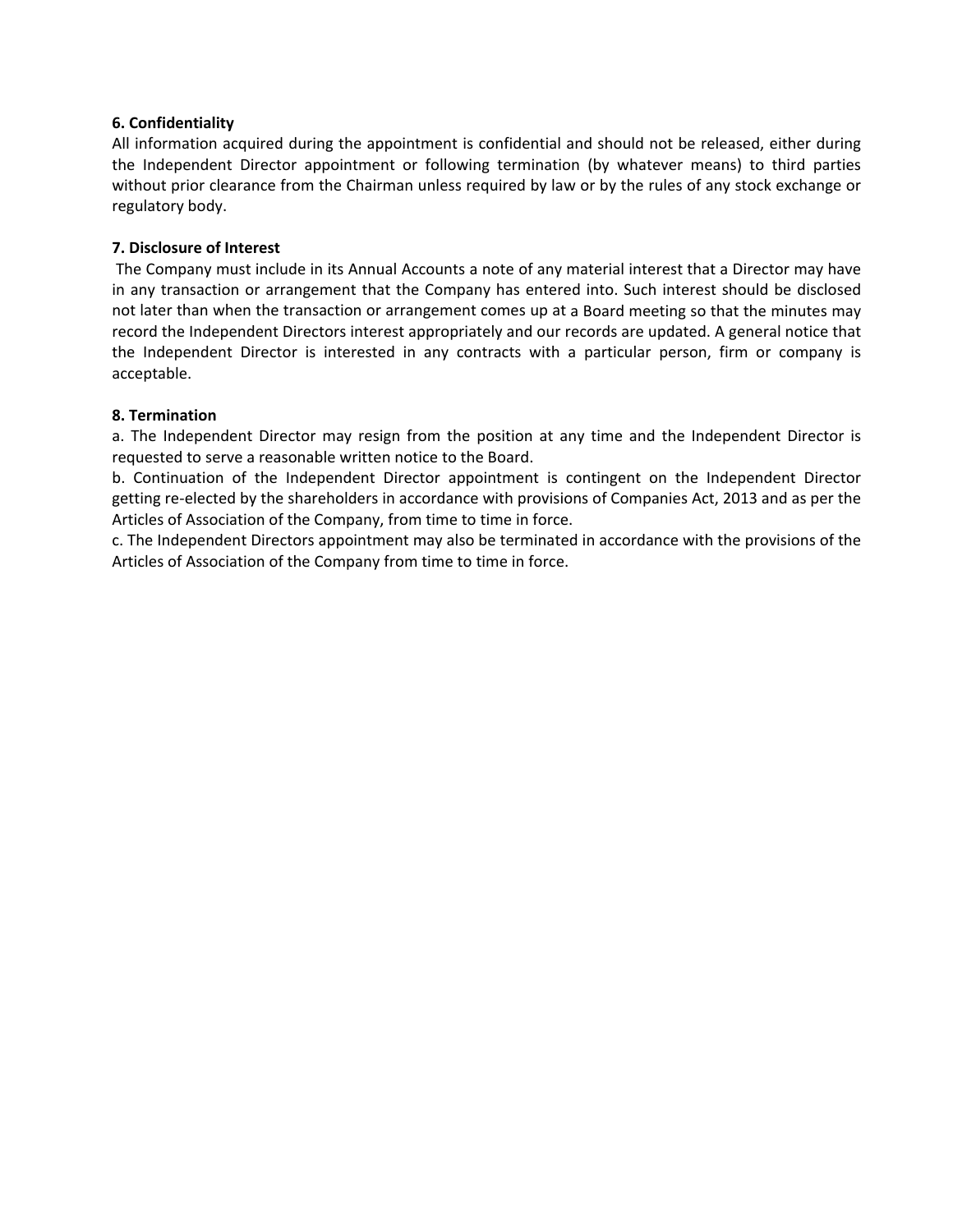#### **Annexure II**

## **Schedule IV [See section 149(8)] Code for Independent Directors**

The Code is a guide to professional conduct for independent directors. Adherence to these standards by independent directors and fulfillment of their responsibilities in a professional and faithful manner will promote confidence of the investment community, particularly minority shareholders, regulators and companies in the institution of independent directors.

## **I. Guidelines of professional conduct:**

An independent director shall:

(1) uphold ethical standards of integrity and probity;

(2) act objectively and constructively while exercising his duties;

(3) exercise his responsibilities in a bona fide manner in the interest of the company;

(4) devote sufficient time and attention to his professional obligations for informed and balanced decision making;

(5) not allow any extraneous considerations that will vitiate his exercise of objective independent judgment in the paramount interest of the company as a whole, while concurring in or dissenting from the collective judgment of the Board in its decision making;

(6) not abuse his position to the detriment of the company or its shareholders or for the purpose of gaining direct or indirect personal advantage or advantage for any associated person;

(7) refrain from any action that would lead to loss of his independence;

(8) where circumstances arise which make an independent director lose his independence, the independent director must immediately inform the Board accordingly;

(9) assist the company in implementing the best corporate governance practices.

### **II. Role and functions:**

The independent directors shall:

(1) help in bringing an independent judgment to bear on the Board's deliberations especially on issues of strategy, performance, risk management, resources, key appointments and standards of conduct;

(2) bring an objective view in the evaluation of the performance of board and management;

(3) scrutinize the performance of management in meeting agreed goals and objectives and monitor the reporting of performance;

(4) satisfy themselves on the integrity of financial information and that financial control and the systems of risk management are robust and defensible;

(5) safeguard the interests of all stakeholders, particularly the minority shareholders;

(6) balance the conflicting interest of the stakeholders;

(7) determine appropriate levels of remuneration of executive directors, key managerial personnel and senior management and have a prime role in 7 appointing and where necessary recommend removal of executive directors, key managerial personnel and senior management;

(8) moderate and arbitrate in the interest of the company as a whole, in situations of conflict between management and shareholder's interest.

### **III. Duties :**

The independent directors shall—

(1) undertake appropriate induction and regularly update and refresh their skills, knowledge and familiarity with the company;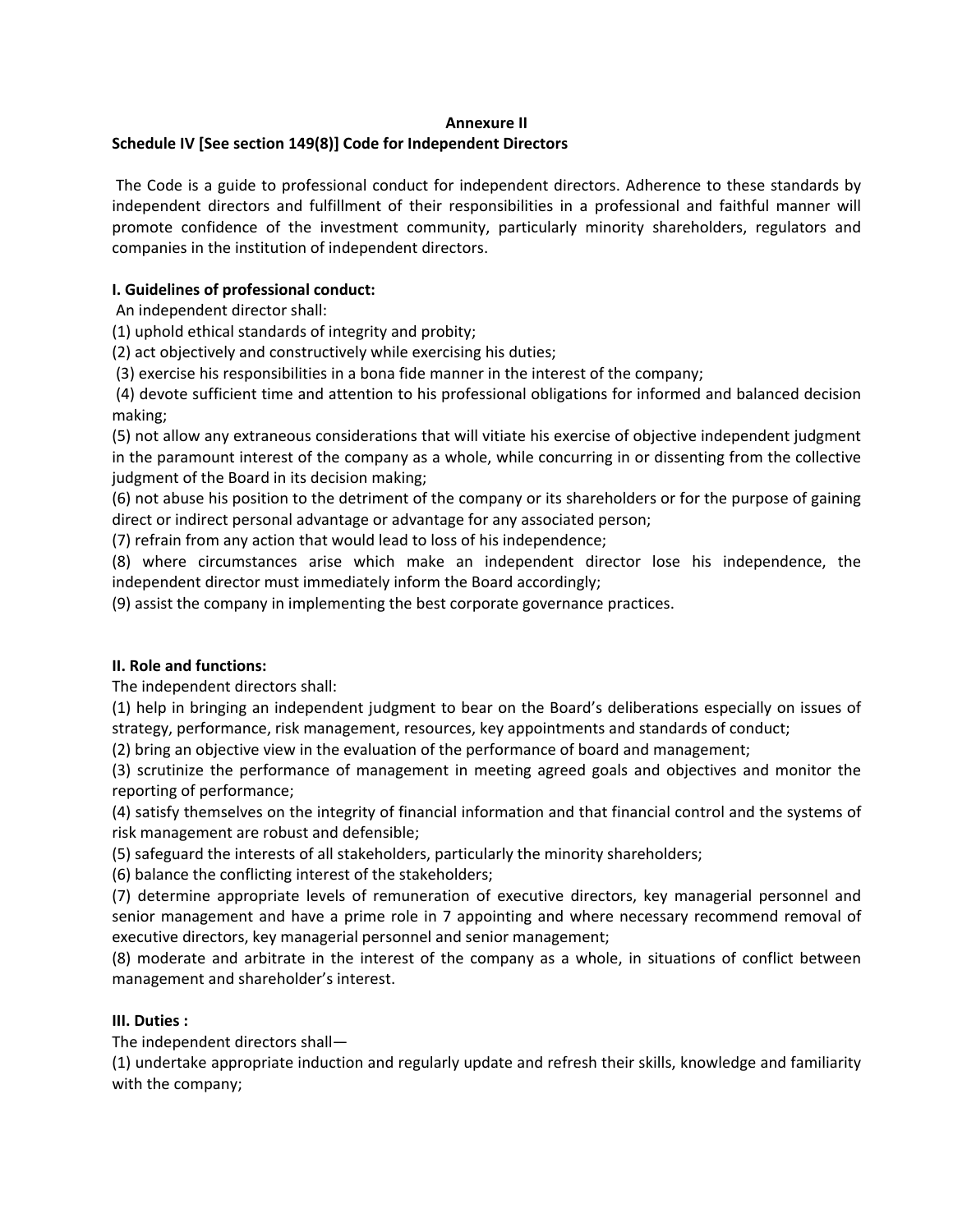(2) seek appropriate clarification or amplification of information and, where necessary, take and follow appropriate professional advice and opinion of outside experts at the expense of the company;

(3) strive to attend all meetings of the Board of Directors and of the Board committees of which he is a member;

(4) participate constructively and actively in the committees of the Board in which they are chairpersons or members;

(5) strive to attend the general meetings of the company;

(6) where they have concerns about the running of the company or a proposed action, ensure that these are addressed by the Board and, to the extent that they are not resolved, insist that their concerns are recorded in the minutes of the Board meeting;

(7) keep themselves well informed about the company and the external environment in which it operates;

(8) not to unfairly obstruct the functioning of an otherwise proper Board or committee of the Board;

(9) pay sufficient attention and ensure that adequate deliberations are held before approving related party transactions and assure themselves that the same are in the interest of the company;

(10) ascertain and ensure that the company has an adequate and functional vigil mechanism and to ensure that the interests of a person who uses such mechanism are not prejudicially affected on account of such use;

(11) report concerns about unethical behavior, actual or suspected fraud or violation of the company's code of conduct or ethics policy;

(12) acting within his authority, assist in protecting the legitimate interests of the company, shareholders and its employees;

(13) not disclose confidential information, including commercial secrets, technologies, advertising and sales promotion plans, unpublished price sensitive information, unless such disclosure is expressly approved by the Board or required by law.

### **IV. Manner of appointment:**

(1) Appointment process of independent directors shall be independent of the company management; while selecting independent directors the Board shall ensure that there is appropriate balance of skills, experience and knowledge in the Board so as to enable the Board to discharge its functions and duties effectively.

(2) The appointment of independent director(s) of the company shall be approved at the meeting of the shareholders.

(3) The explanatory statement attached to the notice of the meeting for approving the appointment of independent director shall include a statement that in the opinion of the Board, the independent director proposed to be appointed fulfills 8 the conditions specified in the Act and the rules made thereunder and that the proposed director is independent of the management.

(4) The appointment of independent directors shall be formalized through a letter of appointment, which shall set out: (a) the term of appointment; (b) the expectation of the Board from the appointed director; the Board‐level committee(s) in which the director is expected to serve and its tasks; (c) the fiduciary duties that come with such an appointment along with accompanying liabilities; (d) provision for Directors and Officers (D and O) insurance, if any; (e) the Code of Business Ethics that the company expects its directors and employees to follow; (f) the list of actions that a director should not do while functioning as such in the company; and (g) the remuneration, mentioning periodic fees, reimbursement of expenses for participation in the Boards and other meetings and profit related commission, if any.

(5) The terms and conditions of appointment of independent directors shall be open for inspection at the registered office of the company by any member during normal business hours.

(6) The terms and conditions of appointment of independent directors shall also be posted on the company's website.